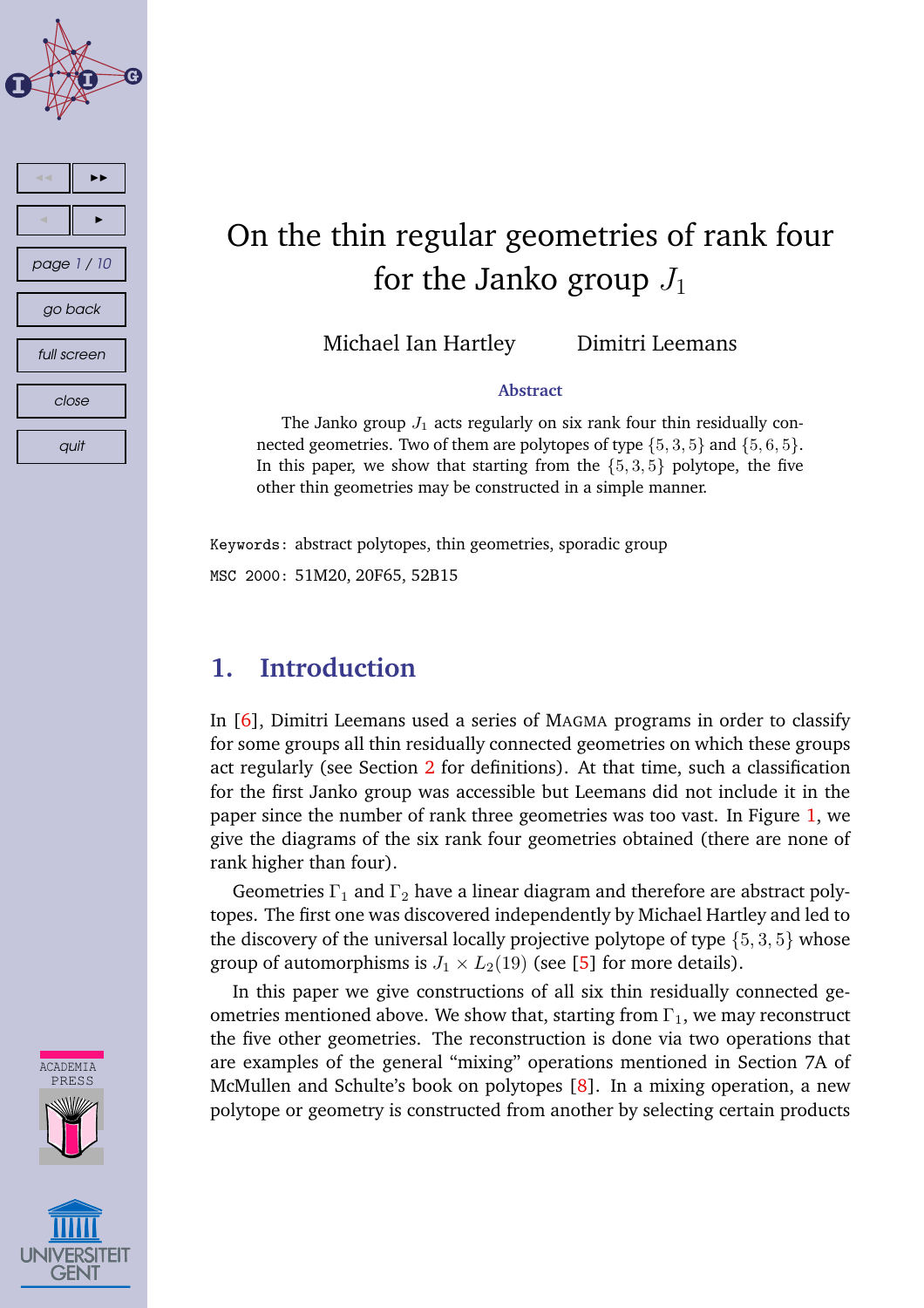<span id="page-1-0"></span>



of generators of the automorphism group of the original, and taking these as the generators for the new automorphism group. The constructions used here bear only a superficial similarity to any of the specific examples of mixing given by Schulte and McMullen.

As we already mentioned above, the classification of the thin regular geometries of  $J_1$  has been obtained using a computer program. One may think of writing a complete proof of the classification without help of the computer but this is a quite lengthy task which we do not think would attract the reader.

In Section 2, we recall some basic definitions and fix some notation. In Sec-tion [3,](#page-2-0) we give a construction of  $\Gamma_1$  which was used in [\[5\]](#page-7-0). In Section [4,](#page-2-0) we use a construction studied in more details in [\[4\]](#page-7-0) to construct  $\Gamma_2$  from  $\Gamma_1$ . In Section [5,](#page-3-0) we show how to obtain  $\Gamma_3$  and  $\Gamma_4$  from  $\Gamma_1$  and in Section [6,](#page-4-0) we give a way to construct  $\Gamma_5$  from either  $\Gamma_3$  or  $\Gamma_4$ . In Section [7,](#page-5-0) we use the same construction used in the previous two sections to construct  $\Gamma_6$  from  $\Gamma_2$ . Finally, in Section [8,](#page-6-0) we give some comments on the two constructions used in this paper.

# **2. Definitions and notation**

Most of the following ideas arise from [\[11\]](#page-7-0) (see also [\[2\]](#page-6-0), chapter 3 or [\[9\]](#page-7-0)). Let *I* be a finite set. An *incidence structure* over a finite set *I* is a triple  $\Gamma = (X, t, *)$ where X is a set of objects,  $t : X \to I$  is a type function and  $*$  is a symmetric incidence relation on  $X$  such that two objects of the same type are incident if and only if they are equal. A *flag* is a set of pairwise incident elements of Γ and a chamber is a flag of type I. An incidence structure Γ is a *geometry* if every flag is contained in a chamber. Moreover, we say that Γ is *thin* provided that every flag of corank 1 is contained is exactly two chambers.

Let G be a group and  $(G_i)_{i\in I}$  a family of subgroups of G. Define  $\Gamma(G; (G_i)_{i\in I})$ to be the incidence structure over I such that for each  $i \in I$  the set of elements of type *i* is the coset space  $G_i\backslash G$ , and with  $G_ig * G_jh$  if and only if  $G_ig \cap G_jh \neq \emptyset$ . We say that G acts flag-transitively on Γ (or that Γ is *flag-transitive*) provided that G acts transitively on all chambers of  $\Gamma$ , hence also on all flags of any given type J where J is a subset of I. Moreover, if the action of G on  $\Gamma$  has a trivial kernel, we say that G acts *regularly* on Γ. If G acts flag-transitively on Γ, then every flag of type  $J \subseteq I$  is conjugate to the flag  $F := \{G_j : j \in J\}$ . The *residue* of F is the geometry  $\Gamma_F := \Gamma(G_J; (G_J \cap G_i)_{i \in I \setminus J})$  where  $G_J = \cap_{i \in J} G_i$ . Let  $\Gamma(G; (G_i)_{i \in I})$  be a flag-transitive geometry. We say that  $\Gamma$  is *residually connected* provided that the incidence graph of each residue of rank at least two of  $\Gamma$  is a connected graph. The subgroup  $G_I$  is often denoted by  $B(\Gamma)$ . It is the stabilizer of a maximal flag of Γ. We refer to [\[2\]](#page-6-0), chapter 3, for the definition of diagram

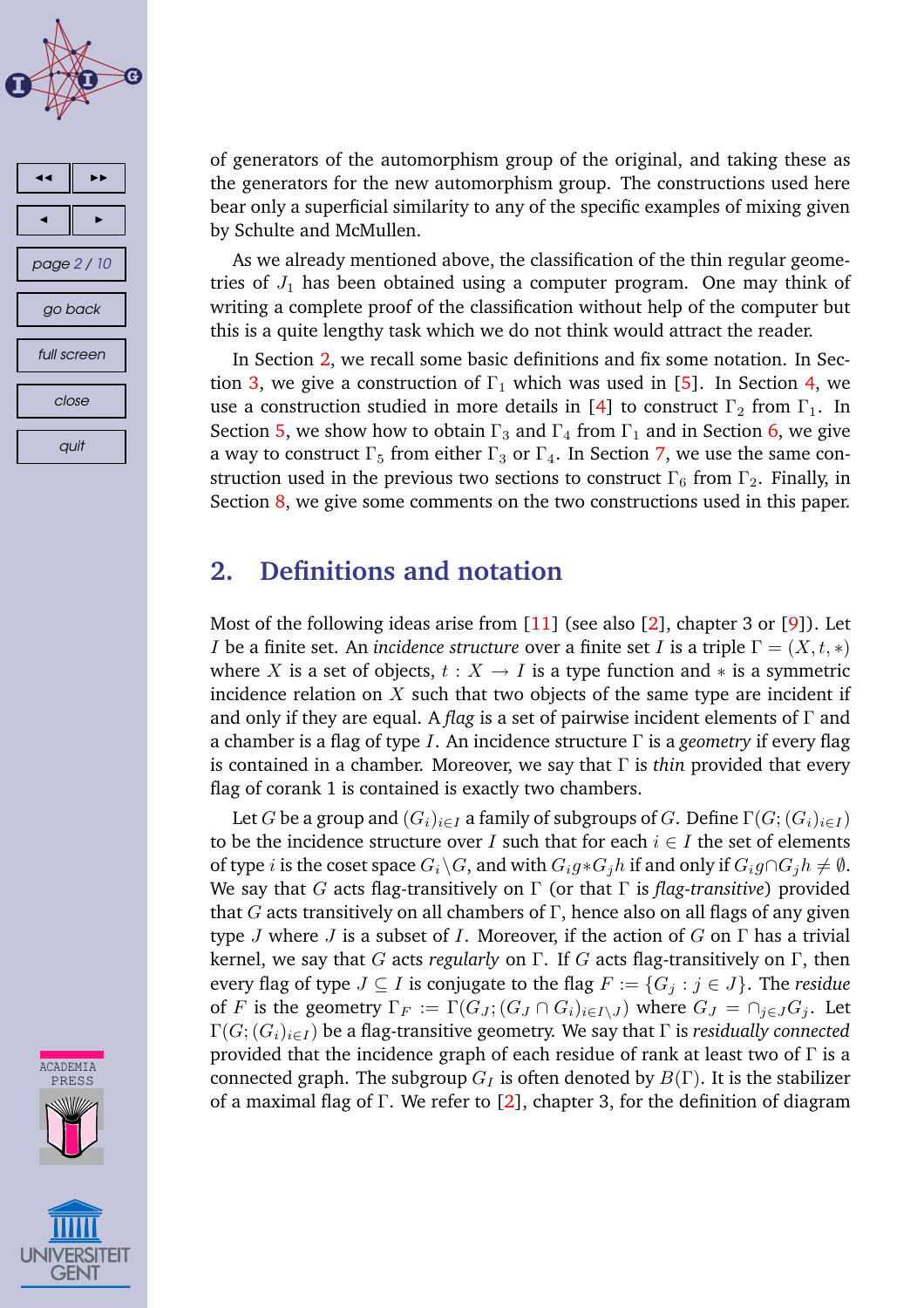<span id="page-2-0"></span>



of a geometry.

# **3. A construction of**  $\Gamma_1$

Let  $G = \langle \sigma_0, \sigma_1, \sigma_2, \sigma_3 \rangle$  where  $\sigma_0$ ,  $\sigma_1$ ,  $\sigma_2$  and  $\sigma_3$  are involutions. Let  $G_i$  $\{\sigma_i \mid j \in \{0, 1, 2, 3\} \setminus \{i\}\}\$  for  $i \in \{0, 1, 2, 3\}$ . Assume  $\Gamma := \Gamma(G; (G_i)_{i \in \{0, 1, 2, 3\}})$ is a thin residually connected geometry on which  $G$  acts regularly. Moreover, suppose that  $\Gamma$  has a linear diagram. Then it is well known that  $\Gamma$  is isomorphic to an abstract regular polytope.

We call the subgroups  $G_i$  the maximal parabolic subgroups of  $\Gamma$ .

Geometry  $\Gamma_1$  may be constructed in the following way. Let  $G = \langle \sigma_0, \sigma_1, \sigma_2, \sigma_3 \rangle$ where  $\sigma_0^2 = \sigma_1^2 = \sigma_2^2 = \sigma_3^2 = (\sigma_0 \sigma_1)^5 = (\sigma_0 \sigma_2)^2 = (\sigma_0 \sigma_3)^2 = (\sigma_1 \sigma_2)^3 =$  $(\sigma_1 \sigma_3)^2 = (\sigma_2 \sigma_3)^5 = (\sigma_0 \sigma_1 \sigma_2)^5 = ((\sigma_3 \sigma_2 \sigma_1)^5 \sigma_0)^3 = 1$ . As mentioned in [\[5\]](#page-7-0), the group G is isomorphic to  $J_1$ . Let  $G_i = \langle \sigma_i | j \in \{0, 1, 2, 3\} \setminus \{i\} \rangle$  for  $i \in \{0, 1, 2, 3\}$ . Then  $\Gamma_1 \cong \Gamma(G; (G_i)_{i \in \{0, 1, 2, 3\}})$ . Moreover,  $G_0 \cong 2 \times A_5$ ,  $G_1 \cong G_2 \cong C_2 \times D_{10}$  and  $G_3 \cong A_5$ . Finally, by looking at the subgroup lattice of  $J_1$  (see [\[3\]](#page-7-0) for instance), we may deduce that  $N_G(G_3) = G_3$ . Observe that the polytope corresponding to  $\Gamma_1$  has icosahedral vertex-figures and hemidodecahedral facets.

**Theorem 3.1.** [\[1\]](#page-6-0) Let G be a group, I a finite set, and  $\mathcal{F} = (G_i)_{i \in I}$  a family of *subgroups of* G*. Assume :*

- *(i) for each subset J of I of corank at least* 2,  $G_J = \langle G_{J \cup \{i\}} : i \in I \setminus J \rangle$ , and
- *(ii) the connected components of the diagram of*  $\Gamma = \Gamma(G, (G_i)_{i \in I})$  *are strings.*

*Then*

- *(1)* G *is flag-transitive on* Γ*;*
- *(2)* Γ *is residually connected.*

**Theorem 3.2.** Γ<sup>1</sup> *is a thin residually connected geometry on which the Janko group* J<sup>1</sup> *acts regularly.*

*Proof.* Straightforward by Theorem 3.1.

 $\Box$ 

# **4. Constructing**  $\Gamma_2$  **from**  $\Gamma_1$

We now apply a construction which is described with more details in [\[4\]](#page-7-0).



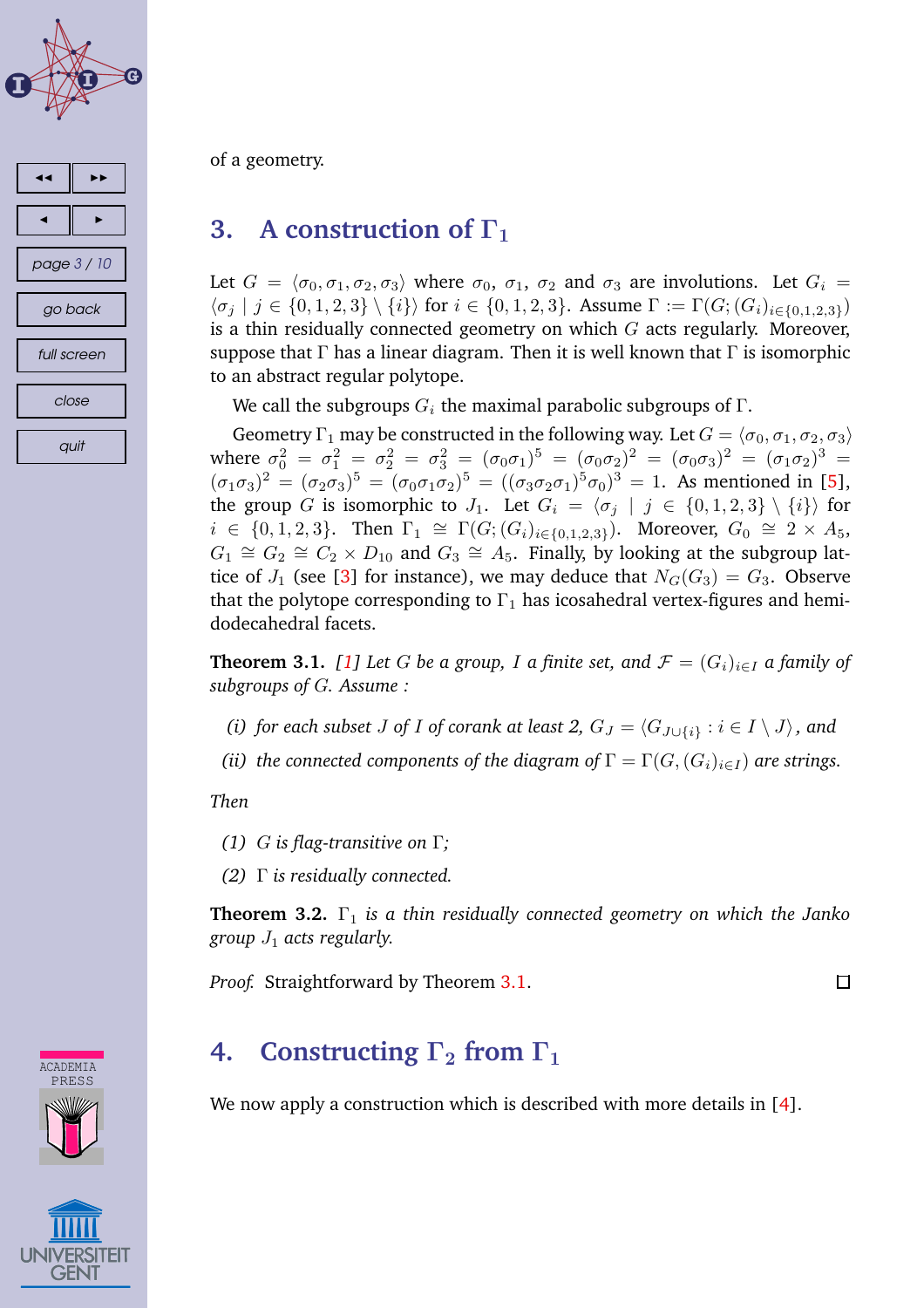<span id="page-3-0"></span>



In  $G_0$ , there is a non-trivial center of order 2. It is the group  $\{1,(\sigma_1\sigma_2\sigma_3)^5\}$ . Let  $\omega = (\sigma_1 \sigma_2 \sigma_3)^5$ . Let  $\tau_i = \sigma_i$  for  $i = 0, 2$  or 3 and  $\tau_1 = \omega \sigma_1$ . Clearly,  $\tau_1$  is an involution.

Let  $H = \langle \tau_0, \tau_1, \tau_2, \tau_3 \rangle$  and  $H_i = \langle \tau_i | j \in \{0, 1, 2, 3\} \setminus \{i\} \rangle$  for  $i \in \{0, 1, 2, 3\}.$ 

**Lemma** 4.1.  $H = G$ .

*Proof.* Let us first show that  $\sigma_1 \in \langle \omega \sigma_1, \sigma_2 \rangle$ . Indeed, since  $(\sigma_1 \sigma_2)^3 = 1$  we have  $\sigma_1 = \sigma_2 \sigma_1 \sigma_2 \sigma_1 \sigma_2$ . Moreover  $\omega \in Z(\langle \sigma_1, \sigma_2, \sigma_3 \rangle)$  and  $\omega^2 = 1$  implies that  $\sigma_1 = \omega^2 \sigma_2 \sigma_1 \sigma_2 \sigma_1 \sigma_2 = \sigma_2(\omega \sigma_1) \sigma_2(\omega \sigma_1) \sigma_2 \in \langle \omega \sigma_1, \sigma_2 \rangle$ . Thus we have  $H \geq G$ . On the other hand, we have  $\omega \in \langle \sigma_1, \sigma_2, \sigma_3 \rangle$  and therefore  $H \leq G$ .

**Theorem 4.2.**  $\Gamma_2 = \Gamma(H; (H_i)_{i \in \{0,1,2,3\}})$  *is a thin residually connected geometry on which*  $J_1$  *acts regularly.* 

*Proof.* One may easily check that  $\omega \sigma_1 \sigma_i$  has order 5 (resp. 6, 2) for  $i = 0$  (resp. 2, 3).

It is obvious that  $H_1 = G_1$ . Since  $\sigma_1 \in \langle \omega \sigma_1, \sigma_2 \rangle$ , we have that  $H_3 > G_3$ . Therefore,  $H_3 \cong L_2(11)$  or  $J_1$ . The latter is not possible since  $\sigma_3 \notin H_3$ . With the same reasoning, we get  $H_0 = G_0$ .

The subgroup  $H_2 = \langle \sigma_0, \omega \sigma_1, \sigma_3 \rangle$  contains  $\langle \sigma_0 \sigma_3, \omega \sigma_1 \rangle$  which is a dihedral group of order 20. Since  $\sigma_3 = (\sigma_0 \sigma_3 \omega \sigma_1)^5$ , we have  $H_2 \cong C_2 \times D_{10}$ .

Combining these results with Lemma 4.1, we know the full sublattice of  $\Gamma_2$ . By Theorem [3.1,](#page-2-0) H is flag-transitive on  $\Gamma_2$ . Moreover  $\Gamma_2$  is residually connected and thin. Since  $B(\Gamma_2) = \bigcap_{i \in \{0,1,2,3\}} H_i = 1$ , we have that H acts regularly on  $\Gamma_2$ . 口

The diagram of  $\Gamma_2$  is obviously the one depicted in Figure [1.](#page-8-0)

### **5. Constructing**  $\Gamma_3$  **and**  $\Gamma_4$  **from**  $\Gamma_1$

As in the previous section, let  $G = \langle \sigma_0, \sigma_1, \sigma_2, \sigma_3 \rangle$  where  $\sigma_0$ ,  $\sigma_1$ ,  $\sigma_2$  and  $\sigma_3$  are involutions. Let  $G_i = \{\sigma_j \mid j \in \{0, 1, 2, 3\} \setminus \{i\} \}$  for  $i \in \{0, 1, 2, 3\}$ .

The subgroup  $G_2$  has a non-trivial center of order 2. It is the group  $\{1,(\sigma_0\sigma_1\sigma_3)^5\}.$ Let  $\omega=(\sigma_0\sigma_1\sigma_3)^5.$  Since  $\sigma_0$  and  $\sigma_1$  commute with  $\sigma_3,$  we have  $\omega=(\sigma_0\sigma_1)^5\sigma_3^5=$  $\sigma_3$ . We set  $\tau_i = \sigma_i$  for  $i = 0, 1$  or 2 and  $\tau_3 = \sigma_2^{\sigma_3}$ .

Let  $H = \langle \tau_0, \tau_1, \tau_2, \tau_3 \rangle$  and  $H_i = \langle \tau_i | j \in \{0, 1, 2, 3\} \setminus \{i\} \rangle$  for  $i \in \{0, 1, 2, 3\}.$ 

**Lemma 5.1.**  $H = G$ .



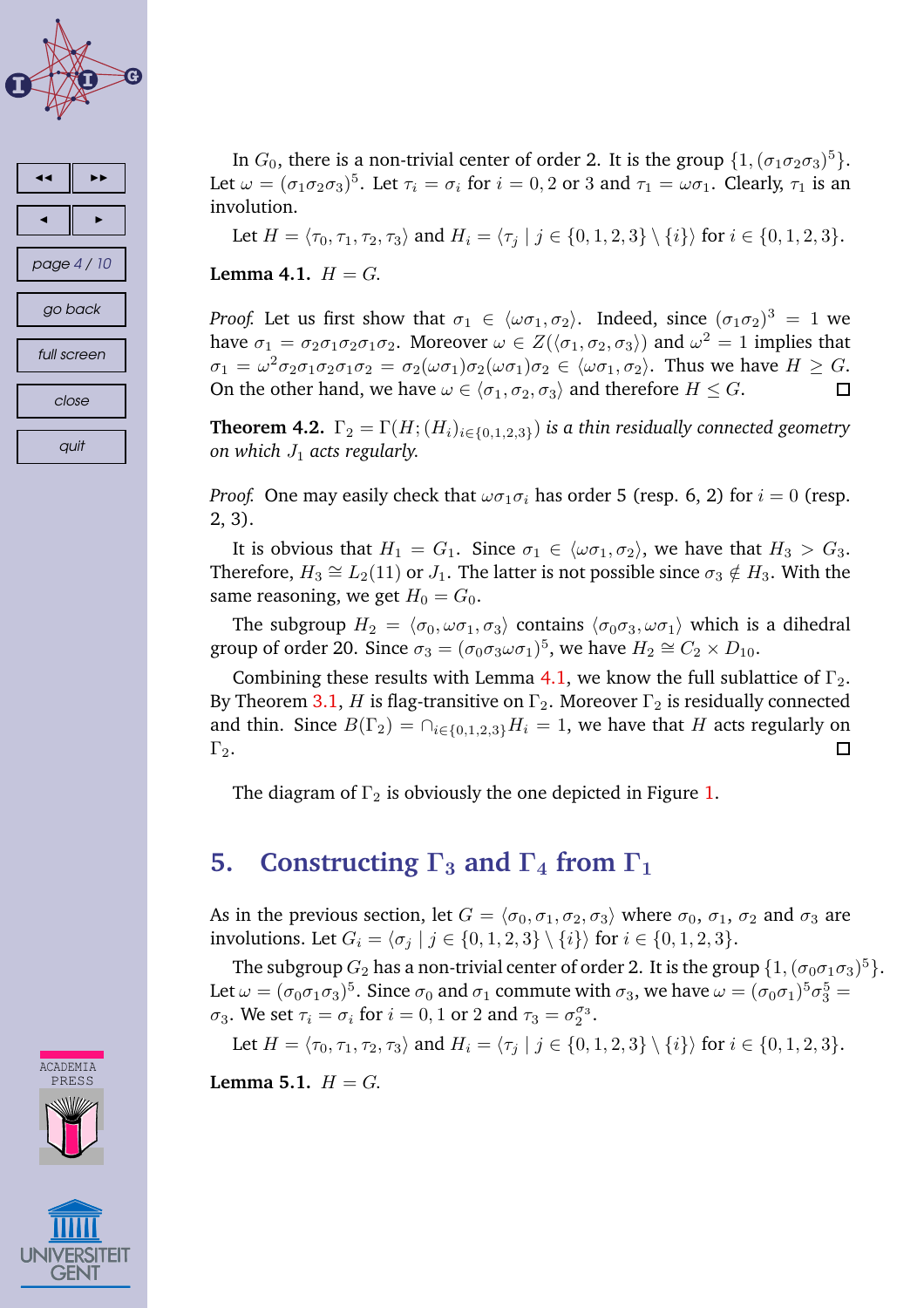<span id="page-4-0"></span>



**CADEMIA** PRESS

*Proof.* Since  $H = \langle \sigma_0, \sigma_1, \sigma_2, \sigma_2^{\sigma_3} \rangle$  and  $\sigma_3 \in G$  we have  $H \leq G$ . On the other hand, since  $(\sigma_2 \sigma_3)^5 = 1$  we have  $\sigma_2 \sigma_3 \sigma_2 \sigma_3 \sigma_2 = \sigma_3 \sigma_2 \sigma_3 \sigma_2 \sigma_3$ . Therefore,  $\sigma_2 \sigma_3 \sigma_2 = \sigma_2^{\sigma_3} \sigma_2 \sigma_2^{\sigma_3}$ . Hence  $\sigma_2 \sigma_3 \sigma_2 \in H$  and  $\sigma_3 \in H$ .  $\Box$ 

**Theorem 5.2.**  $\Gamma_3 = \Gamma(H; (H_i)_{i \in \{0,1,2,3\}})$  *is a thin residually connected geometry on which*  $J_1$  *acts regularly.* 

The proof of this theorem is very similar to the one of Theorem [4.2.](#page-3-0) Therefore, we leave it as an exercise for the interested reader.

The diagram of  $\Gamma_3$  is obviously the one depicted in Figure [1.](#page-8-0)

Observe that this construction gives the same geometry we would get by applying the doubling construction described in corollary 4.1 of [\[7\]](#page-7-0) (see also [\[10\]](#page-7-0)) to geometry  $\Gamma_1$ .

Instead of looking at the center of  $G_2$ , we may look at the center of  $G_1$  which is also non-trivial. Indeed,  $Z(G_1)=\{1, (\sigma_0\sigma_2\sigma_3)^5\}$ . Let  $\mu=(\sigma_0\sigma_2\sigma_3)^5$ . As in the previous case, we have  $\mu = \sigma_0^5 (\sigma_2 \sigma_3)^5 = \sigma_0$ .

We set  $\nu_i = \sigma_i$  for  $i = 1, 2$  or 3 and  $\nu_0 = \sigma_1^{\sigma_0}$ .

Let  $H' = \langle \nu_0, \nu_1, \nu_2, \nu_3 \rangle$  and  $H'_i = \langle \nu_j | j \in \{0, 1, 2, 3\} \setminus \{i\} \rangle$  for  $i \in \{0, 1, 2, 3\}$ . We have similar results as the two previous theorems.

**Lemma 5.3.**  $H' = G$ .

*Proof.* Similar to that of Lemma [5.1](#page-3-0)

**Theorem 5.4.**  $\Gamma_4 = \Gamma(H'; (H'_i)_{i \in \{0,1,2,3\}})$  is a thin residually connected geometry *on which*  $J_1$  *acts regularly.* 

We leave the proof of this theorem as an easy exercise to the reader since it is pretty similar to the proof of Theorem [4.2.](#page-3-0)

The diagram of  $\Gamma_4$  is obviously the one depicted in Figure [2.](#page-9-0)

Observe that, again, this construction gives the same geometry we would get by applying the doubling construction described in corollary 4.1 of [\[7\]](#page-7-0) (see also [\[10\]](#page-7-0)) to geometry  $\Gamma_1$ .

# **6. Construction**  $\Gamma_5$  **from** either  $\Gamma_3$  or  $\Gamma_4$

We may reapply the same construction to  $\Gamma_3$  or  $\Gamma_4$  in the following way.

We start from  $\Gamma_3$  and  $H = \langle \tau_0, \tau_1, \tau_2, \tau_3 \rangle$ . The center of  $H_1 = G_1$  is still non-trivial. Indeed,  $Z(H_1) = \{1, \mu\}.$ 



 $\Box$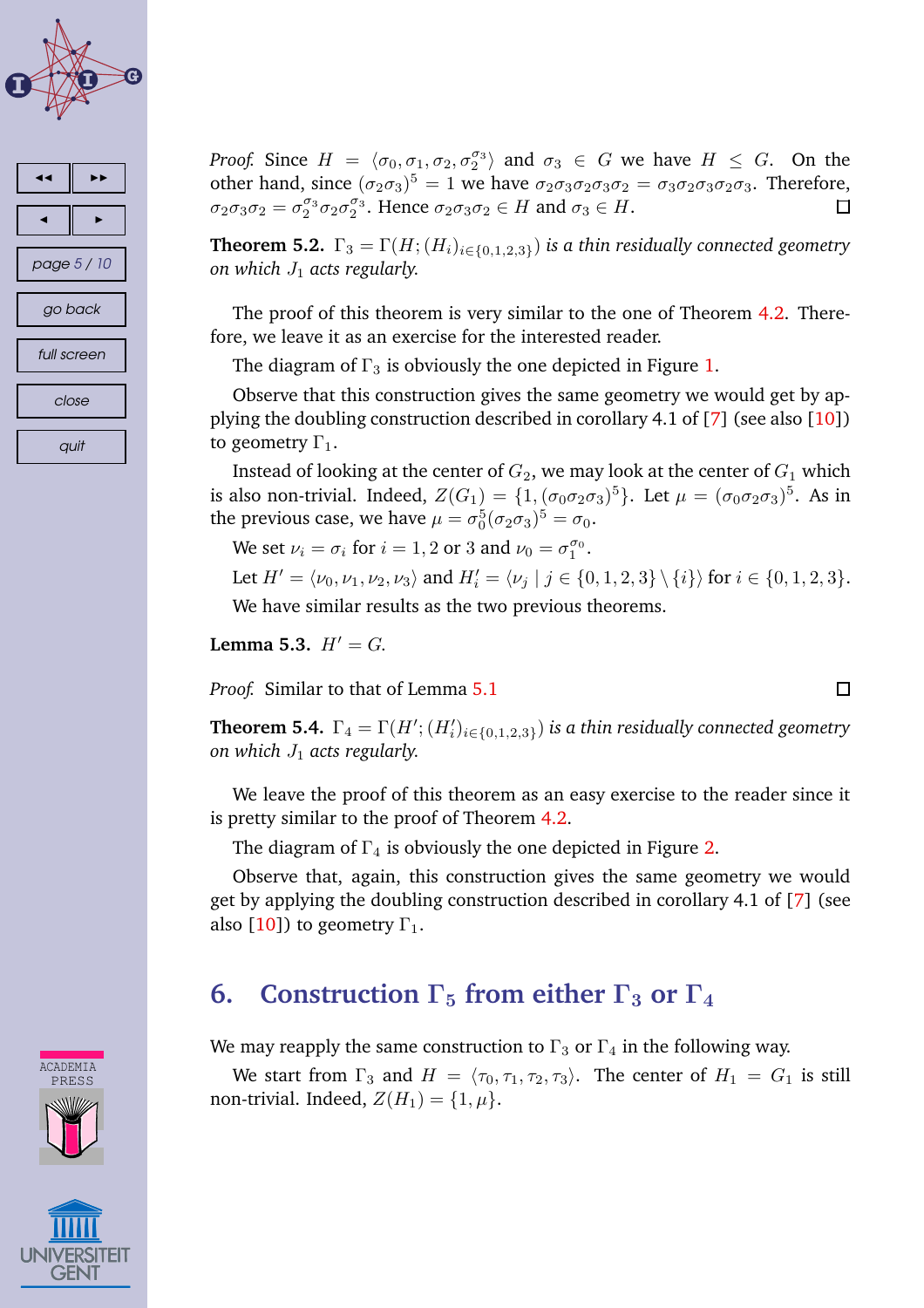<span id="page-5-0"></span>



We set  $\eta_i = \tau_i$  for  $i = 1, 2$  or 3 and  $\eta_0 = \tau_1^\mu$  $\frac{\mu}{1}$ .

If we start from  $\Gamma_4$  and  $H' = \langle \nu_0, \nu_1, \nu_2, \nu_3 \rangle$ , the center of  $H'_2 = G_2$  is also still non-trivial. Indeed,  $Z(H'_2) = \{1, \omega\}$ . One may easily check that  $\eta_i = \nu_i$  for  $i = 0, 1$  or 2 and  $\eta_3 = \nu_2^{\omega}$ .

Let  $H'' = \langle \eta_0, \eta_1, \eta_2, \eta_3 \rangle$  and  $H''_i = \langle \eta_j | j \in \{0, 1, 2, 3\} \setminus \{i\} \rangle$  for  $i \in \{0, 1, 2, 3\}$ .

Again, we have similar results as the previous theorems and we leave their proofs as exercises to the interested reader.

#### **Lemma** 6.1.  $H'' = G$ .

**Theorem 6.2.**  $\Gamma_5 = \Gamma(H''; (H''_i)_{i \in \{0,1,2,3\}})$  *is a thin residually connected geometry on which*  $J_1$  *acts regularly.* 

The diagram of  $\Gamma_5$  is obviously the one depicted in Figure [2.](#page-9-0)

Observe that, again, this construction gives the same geometry we would get by applying the doubling construction described in corollary 4.1 of [\[7\]](#page-7-0) (see also [\[10\]](#page-7-0)) to geometry  $\Gamma_3$  or geometry  $\Gamma_4$ .

# **7. Constructing**  $\Gamma_6$  **from**  $\Gamma_2$

We start with H,  $H_i$  and  $\tau_i$  ( $i \in \{0, 1, 2, 3\}$ ),  $\omega$  defined as in Section [4.](#page-2-0) We recall that  $H_0 \cong 2 \times A_5$ ,  $H_1 \cong H_2 \cong C_2 \times D_{10}$  and  $H_3 \cong L_2(11)$ .

As in Sections [5](#page-3-0) and [6,](#page-4-0) we may look at the centers of  $H_1$  and  $H_2$ . The center of  $H_1$  is  $\{1,(\sigma_0\sigma_2\sigma_3)^5\}$  and we set  $\mu=(\sigma_0\sigma_2\sigma_3)^5$  as in Section [5.](#page-3-0)

We set  $\nu_i = \tau_i$  for  $i = 1, 2$  or 3 and  $\nu_0 = \tau_1^{\mu}$  $\frac{\mu}{1}$ .

Let  $H' = \langle \nu_0, \nu_1, \nu_2, \nu_3 \rangle$  and  $H'_i = \langle \nu_j | j \in \{0, 1, 2, 3\} \setminus \{i\} \rangle$  for  $i \in \{0, 1, 2, 3\}$ .

We have similar results as the two previous theorems. We leave the proofs as exercises to the interested reader.

**Lemma** 7.1.  $H' = G$ .

**Theorem 7.2.**  $\Gamma_6 = \Gamma(H'; (H'_i)_{i \in \{0,1,2,3\}})$  is a thin residually connected geometry *on which*  $J_1$  *acts regularly.* 

The diagram of  $\Gamma_6$  is obviously the one depicted in Figure [2.](#page-9-0)

Observe that, again, this construction gives the same geometry we would get by applying the doubling construction described in corollary 4.1 of [\[7\]](#page-7-0) (see also [\[10\]](#page-7-0)) to geometry  $\Gamma_2$ .

Observe finally that we cannot apply this construction to the dual of  $\Gamma_2$  as we did in Section [5](#page-3-0) to obtain  $\Gamma_4$  from  $\Gamma_1$  in a similar way that we got  $\Gamma_3$  from  $\Gamma_1$ .



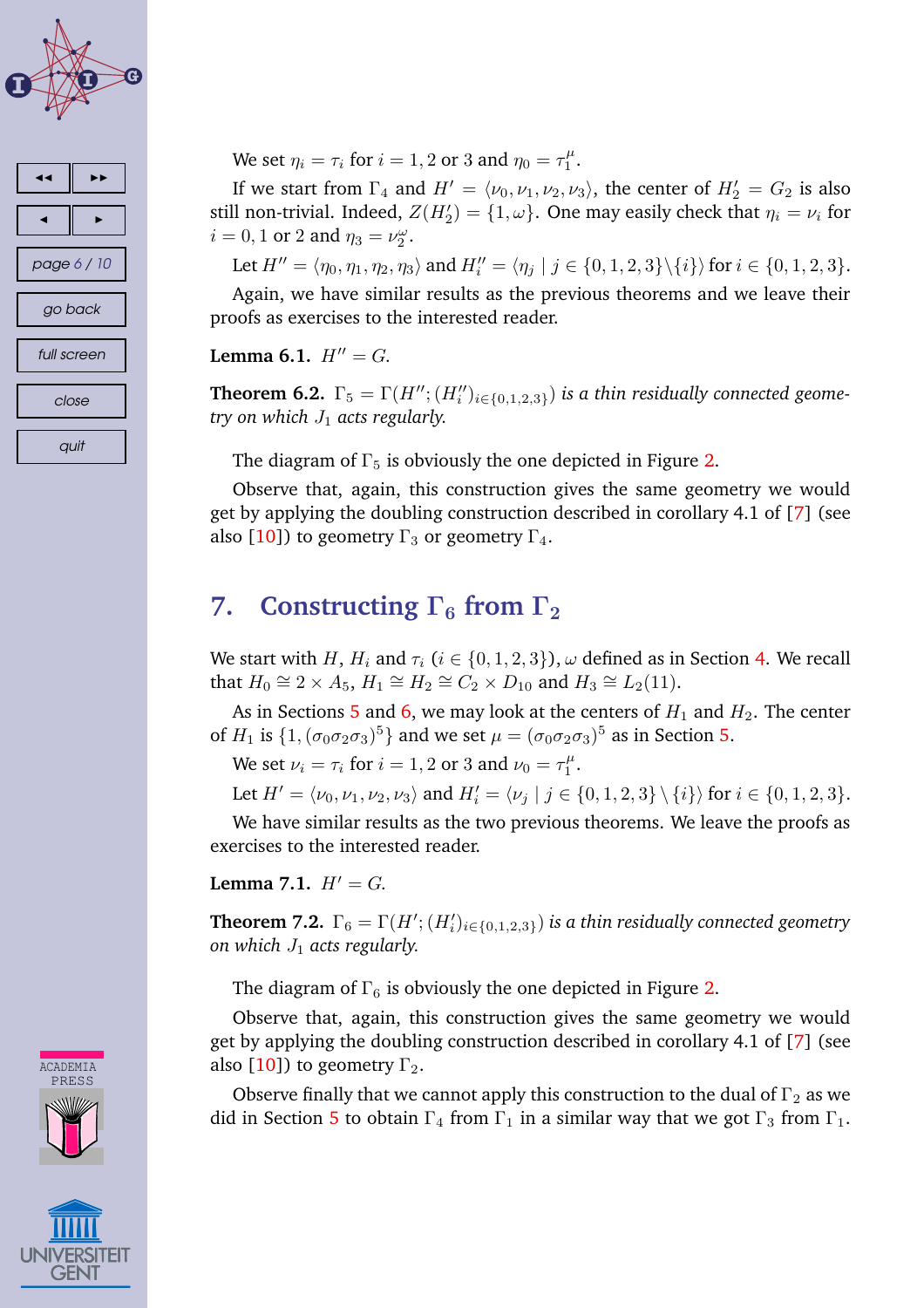<span id="page-6-0"></span>



This is due to the fact that the geometry we would obtain is not thin anymore. One easy way to check that the construction cannot be applied in this case is to look at the thin geometries of  $2 \times A_5$  available in [\[6\]](#page-7-0) and see that there is no rank three geometry with a diagram having three edges labelled respectively with 5, 6 and 6.

### **8. Final comments**

Let G be a group generated by four involutions  $\sigma_0$ ,  $\sigma_1$ ,  $\sigma_2$  and  $\sigma_3$ , and let  $G_i$  =  $\langle \sigma_j | j \in \{0, 1, 2, 3\} \setminus \{i\} \rangle.$ 

The two constructions used in this paper are based on the following ideas. If for some  $i \in \{0, 1, 2, 3\}$ , the subgroup  $G_i$  has a non-trivial center, take  $\omega \neq 1$ in that center. Then use  $\omega$  to modify one of the generating involutions  $\sigma_i$  by either replacing it by  $\omega \sigma_j$  or  $\sigma_k^{\omega}$  where  $k \in \{0, 1, 2, 3\}$  and  $k \neq j$ . One may check that the only thin regular geometries we get when starting with  $G, G_i$  and  $\sigma_i$  $(i \in \{0, 1, 2, 3\})$  as in Section [3,](#page-2-0) are those mentioned in this paper. Most of the time, what goes wrong is that either the group generated by the transformed involutions is a proper subgroup of  $G$  and therefore, we do not obtain geometries for the group we started with or that some  $G_i$  becomes the full group  $G$ . Sometimes, however, we do get geometries but they are not thin anymore. Such an example is obtained, for instance, by taking the  $\sigma_i$ 's as in Section [3](#page-2-0) and applying the following construction : take  $1 \neq \omega \in \langle \sigma_1, \sigma_2, \sigma_3 \rangle$  and  $\sigma_0, \sigma_1, \sigma_2, \omega \sigma_3$ as generating involutions.

# **9. Acknowledgements**

The authors gratefully acknowledge financial support from the Belgian National Fund for Scientific Research with this project. We also would like to thank Bernhard Mühlherr for his helpful comments on a draft of this paper.

# **References**

- [1] **M. Aschbacher**, Flag structures on Tits geometries. *Geom. Dedicata* **14** (1983), 21–31.
- [2] **F. Buekenhout** (editor), *Handbook of Incidence Geometry. Buildings and Foundations*, Elsevier, Amsterdam, 1995.



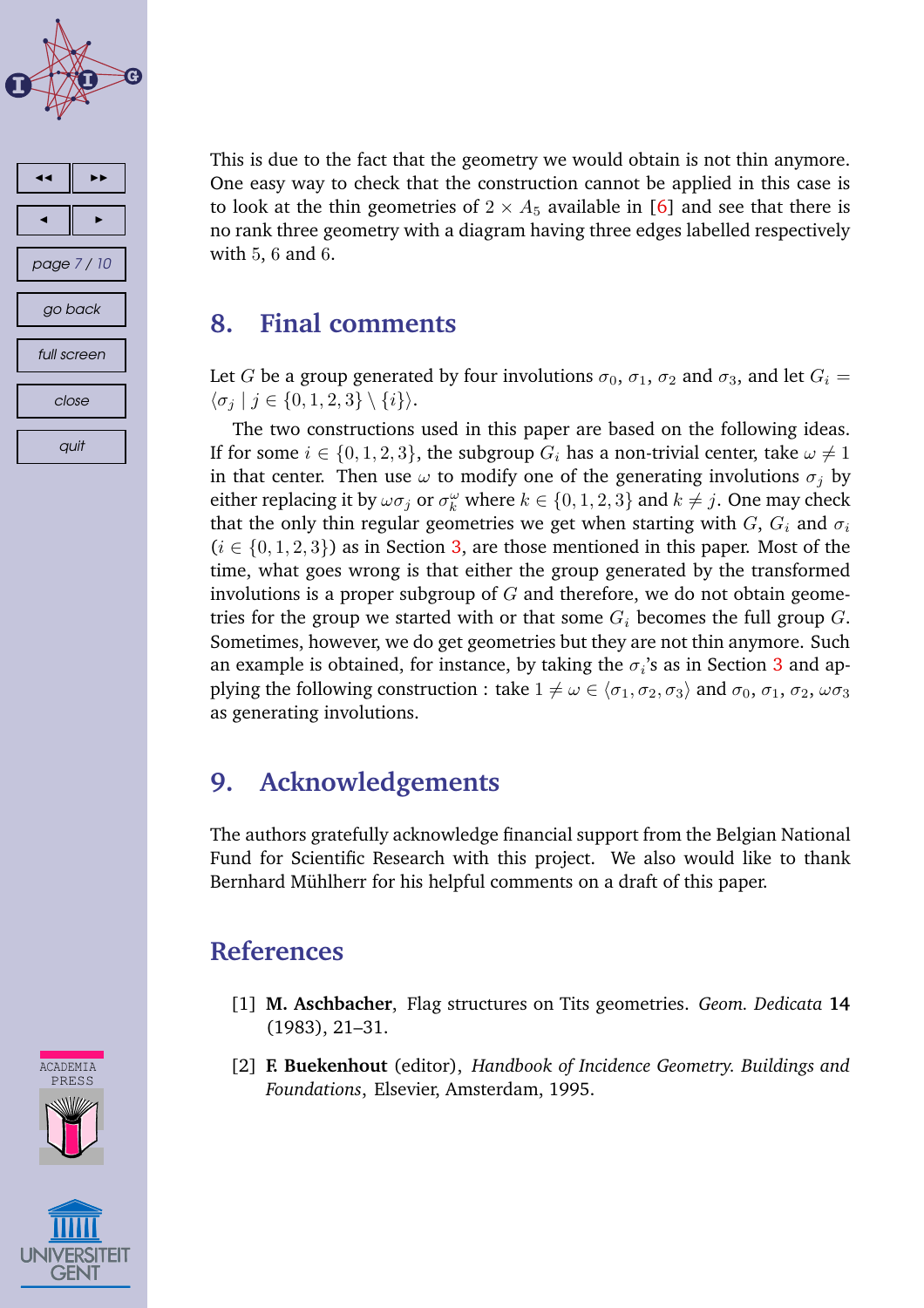<span id="page-7-0"></span>

| ≺           |
|-------------|
|             |
| page 8 / 10 |
| go back     |
| full screen |
| close       |
| quit        |

- [3] **H. Gottschalk** and **D. Leemans**, The residually weakly primitive geometries of the Janko group  $J_1$ , in: *Groups and Geometries*, eds. A. Pasini et al., Birkhäuser (1998), 65-79.
- [4] **M. I. Hartley** and **D. Leemans**, A new Petrie-like construction for abstract polytopes, Preprint.
- [5] \_\_\_\_\_\_, Quotients of a universal locally projective polytope of type {5,3,5}, *Math. Z.* **247** (2004), 663–674.
- [6] **D. Leemans**, An atlas of regular thin geometries for small groups. *Math. Comput.* **68** (1999), 1631–1647.
- [7] **C. Lefevre-P ` ercsy**, **N. Percsy** and **D. Leemans**, New geometries for finite groups and polytopes, *Bull. Belg. Math. Soc. Simon Stevin* **7** (2000), 583– 610.
- [8] **P. McMullen** and **E. Schulte**, *Abstract Regular Polytopes*, Cambridge University Press, 2002.
- [9] **A. Pasini**, *Diagram Geometries*, Oxford University Press, 1994.
- [10] , A quarry of geometries, *Rend. Sem. Mat. Fis. Milano* **65** (1995), 179–247.
- [11] **J. Tits**, G´eom´etries poly´edriques et groupes simples, *Atti 2a Riunione Groupem. Math. Express. Lat. Firenze* (1962), 66–88.

Michael Ian Hartley

UNIVERSITY OF NOTTINGHAM (MALAYSIA CAMPUS), 2 JALAN CONLAY, KUALA LUMPUR, 50450, MALAYSIA

*e-mail*: Michael.Hartley@nottingham.edu.my *website*: http://mike40033.tripod.com/

Dimitri Leemans

UNIVERSITÉ LIBRE DE BRUXELLES, DÉPARTEMENT DE MATHÉMATIQUES, C.P.216 – GÉOMÉTRIE, BOULE-VARD DU TRIOMPHE, B-1050 BRUXELLES

*e-mail*: dleemans@ulb.ac.be

*website*: http://cso.ulb.ac.be/~dleemans/



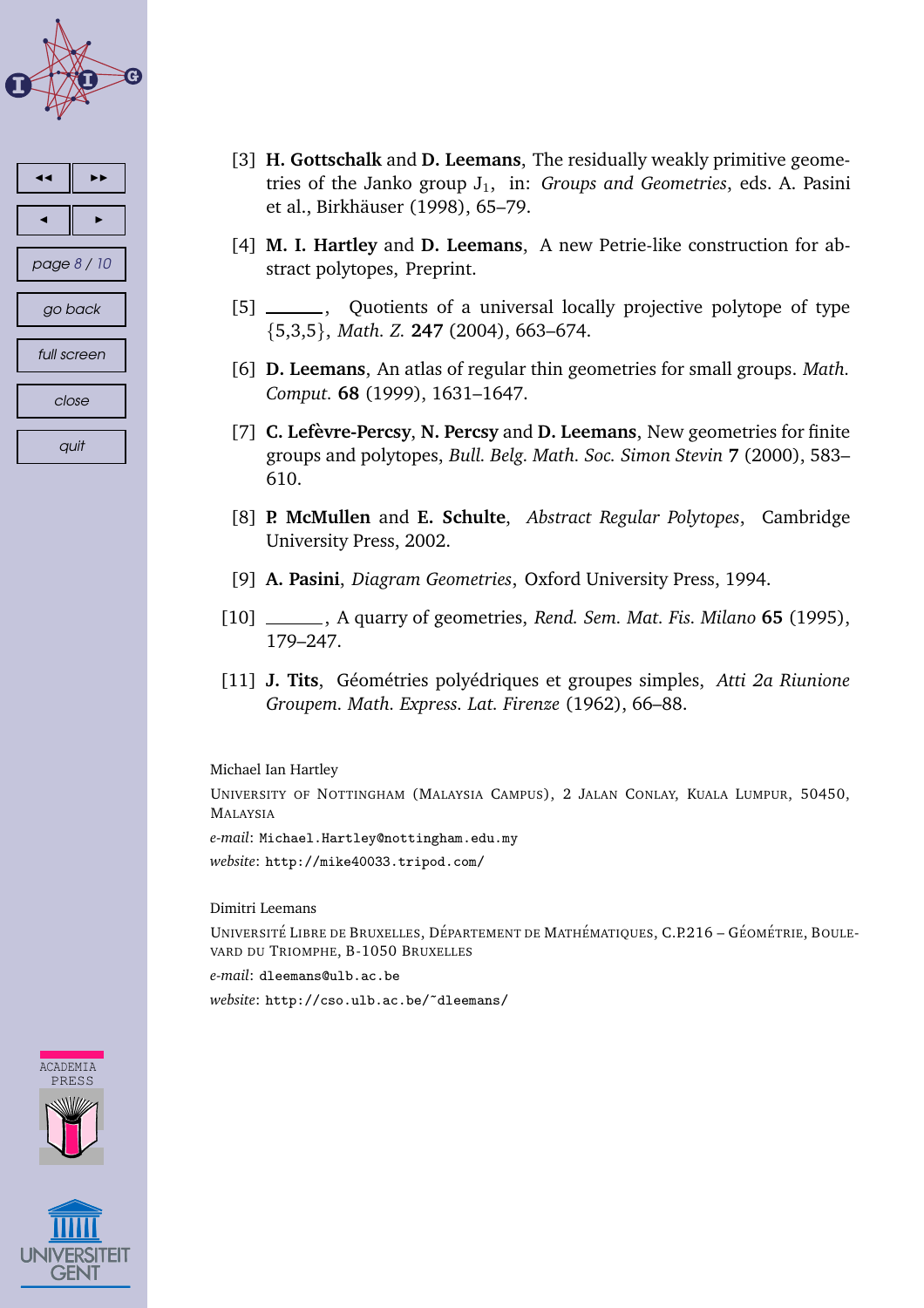<span id="page-8-0"></span>